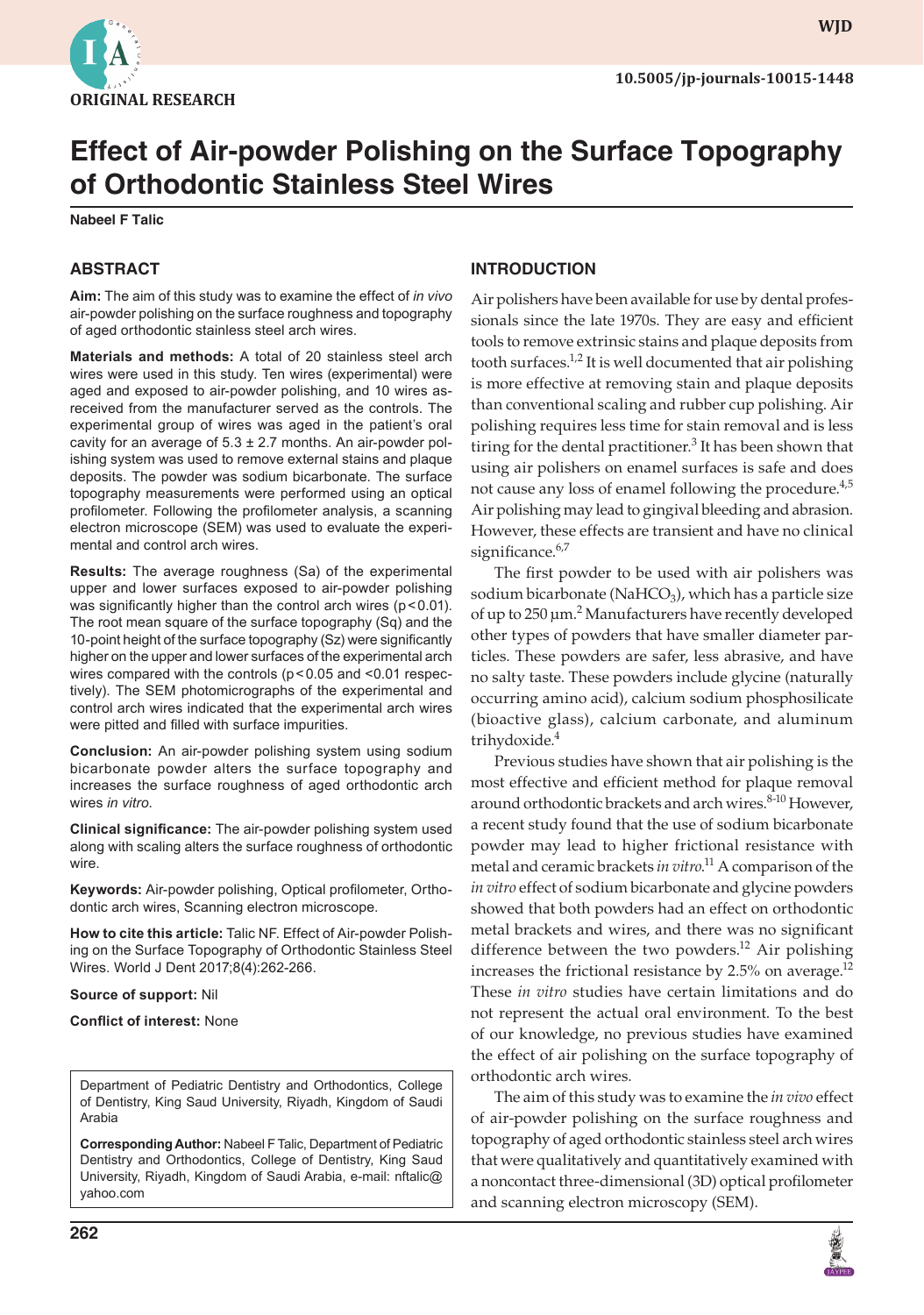#### **MATERIALS AND METHODS**

A total of 20 stainless steel arch wires (3M Unitek, Monrovia, California, USA) were used in this study. Ten wires (experimental) were aged and exposed to airpowder polishing, and 10 wires were used as received from the manufacturer, serving as control wires. The arch wires had a rectangular cross-section of  $0.016 \times 0.022$ inches. The experimental group of wires were aged in the patient's oral cavity for an average of  $5.3 \pm 2.7$  months. The arch wires were used during the finishing and detailing stage of treatment. They were not subjected to any sliding movements.

The patients' inclusion criteria were as follows: Patients included needed orthodontic treatment. At the time of retrieval of the wires, they required routine prophylaxis due to external plaque deposits and stains. All patients had upper and lower fixed orthodontic brackets  $(0.018 \times 0.025$  inches; 3M Unitek). The procedure was explained to all patients included in the study, and a consent form was signed by each patient. Protective eye wear was placed on the patients' and clinicians' eyes. The procedure involved removing the ligature ties from the appliance. An air-powder polishing system (Prophy-jet; Dentsply/Cavitron, York, Pennsylvania, USA) was used for removal of stains and plaque deposits. The powder used in this study was sodium bicarbonate (Dentsply). Rapid, sweeping strokes were used at a distance of 4 to 5 mm from the tooth surface, with the tip directed at a 60° angle to the teeth, as recommended by the manufacturer. Polishing for 10 seconds per tooth was usually adequate to remove stains and achieve prophylaxis. The total time for air-powder polishing for all six maxillary incisors and canines was 1 minute. Then, the wires were retrieved and placed in plastic bags marking the upper and lower surface of each arch wire.

The canine to canine segments of the experimental and control arch wires were subjected to surface topography analysis. The upper and lower surfaces of the experimental arch wires were evaluated. Only one surface of the control arch wires was examined. The surface topography measurements were performed using an optical noncontact surface profiling system (Bruker Contour GT-K; Bruker Nano GmbH, Berlin, Germany) based on white light interferometry to evaluate the 3D surface configuration and roughness of each arch wire surface. The machine was placed on a vibration isolation table in a super-silent room. Nine areas were randomly selected for each arch wire surface. The profilometer scanned area was approximately  $1.25 \times 0.95$  mm<sup>2</sup> using an objective standard camera at 5× magnification. The data were processed using Vision 64 application software (Bruker Contour GT-K; Bruker GmbH, Berlin, Germany)

to control the precision and measurements of the surface roughness parameters. The following three surface roughness parameters were determined: The arithmetic average height of the surface topography, also known as the average roughness (Sa); the root mean square of the surface topography (Sq); and the 10-point height of the surface topography (Sz).

Following the profilometer analysis, a SEM (JSM 6360LV, JEOL Ltd, Tokyo, Japan) was used to evaluate the experimental and control arch wires. The SEM gives a qualitative morphological evaluation of the arch wire surfaces. The arch wires were prepared for scanning through coating with a gold foil using a fine coat machine (Ion Sputter JFC-1100, JEOL Ltd, Tokyo, Japan) for 3 minutes. The arch wires were then scanned by SEM using a high vacuum chamber pressure at 15 kV. Photomicrographs were taken of each experimental arch wire upper and lower surface at 200× magnification. Photomicrographs were taken for only one surface of the control arch wires at the same magnification.

Statistical analysis was performed using Statistical Package for the Social Sciences version 20 software (SPSS Inc., IBM, Chicago, Illinois, USA). The means, standard deviations (SDs), and minimum and maximum numbers were calculated for each surface roughness parameter. The upper and lower surfaces of the rectangular experimental arch wires were compared with the control using independent Student's t-test. The significance level was determined at  $p < 0.05$ . The reliability of the surface roughness results was examined by remeasuring three samples 1 week after the initial evaluation. Nine randomly selected areas on the arch wires were remeasured. There was no significant difference between the two measurements ( $p = 0.130$ ).

#### **RESULTS**

The average roughness (Sa) of the experimental upper and lower surfaces exposed to air-powder polishing was significantly higher than the as-received control arch wires (p<0.01; Table 1 and Graph 1). The root mean square of the surface topography (Sq) was significantly higher on the upper and lower surfaces of the experimental arch wires compared with the control  $(p<0.05$ and <0.01 respectively; Table 2 and Graph 1). In addition, the 10-point height of the surface topography (Sz) of the

**Table 1:** Means and SDs of the average roughness (Sa) of the experimental and control arch wires

| Sa                                | Mean   | -SD    | Max   | Min   | p-value    |
|-----------------------------------|--------|--------|-------|-------|------------|
| Upper surface 0.1514 0.0471 0.26  |        |        |       | 0.089 | $0.0091**$ |
| Lower surface 0.1582 0.0414 0.256 |        |        |       | 0.117 | $0.0023**$ |
| Control                           | 0.0961 | 0.0369 | 0.156 | 0.054 |            |
| **p < 0.01                        |        |        |       |       |            |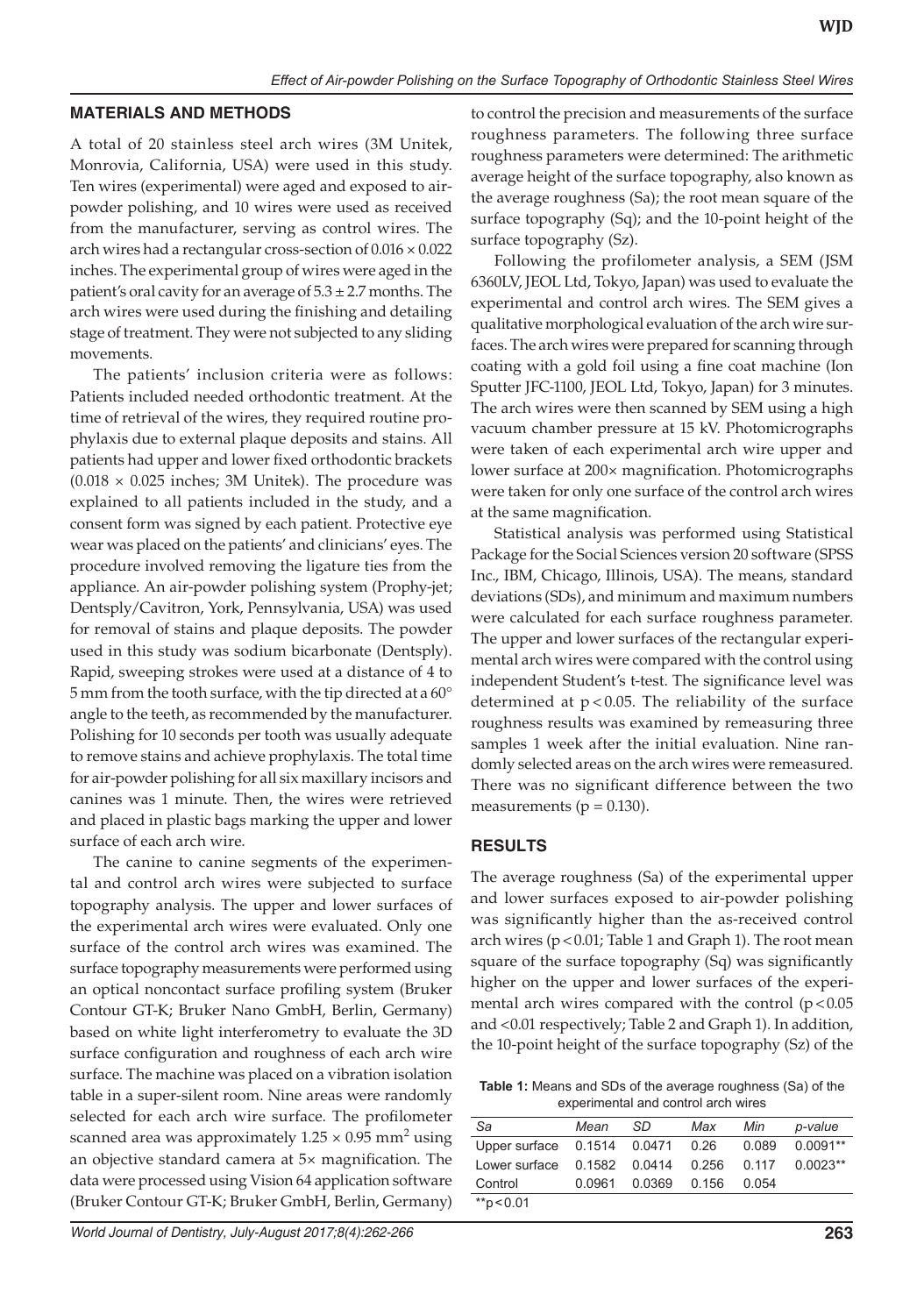

\*p<0.05, \*\*p<0.01 **Graph 1:** A comparison of the average roughness (Sa) and root mean square of the surface topography (Sq) on the experimental upper and lower surfaces compared with the control. \*p < 0.05 and  $*$ p < 0.01

experimental arch wire upper and lower surfaces was significantly higher than the control arch wires ( $p < 0.05$ ) and <0.01 respectively; Table 3). Evaluation of the SEM photomicrographs of the experimental and control arch wires indicated that the experimental arch wires were pitted and filled with surface impurities compared with the control arch wires, which appeared to be smooth without surface alterations (Fig. 1).

#### **DISCUSSION**

Fixed orthodontic therapy leads to increased biofilm buildup, which hinders oral hygiene practices. Performing oral prophylaxis can be challenging due to the nature and complexity of the appliances. Therefore, airpowder polishing is a good alternative in such situations.<sup>8</sup> Debris buildup on the surface of wires and orthodontic brackets increases roughness.13,14 It has been shown that

**Table 2:** Means and SDs of the root mean square of surface topography (Sq) of the experimental and control arch wires

| Sq                    | Mean   | .SD   | Max  | Min             | p-value   |  |
|-----------------------|--------|-------|------|-----------------|-----------|--|
| Upper surface         | 0.238  | 0.093 | 0.47 | 0.129           | $0.031*$  |  |
| Lower surface         | 0.2668 | 0.084 |      | 0.473 0.177     | $0.008**$ |  |
| Control               | 0.1638 | 0.072 |      | $0.294$ $0.102$ |           |  |
| $*p<0.05$ , $*p<0.01$ |        |       |      |                 |           |  |

**Table 3:** Means and SDs of the 10-point height of surface topography (Sz) of the experimental and control arch wires

| Sz.           | Mean  | - SD | Max   | Min  | p-value    |
|---------------|-------|------|-------|------|------------|
| Upper surface | 7.758 | 2.63 | 11.93 | 4.05 | $0.027*$   |
| Lower surface | 9.058 | 2.09 | 11.99 | 5.85 | $0.0012**$ |
| Control       | 4.457 | 3.18 | 10.66 | 1.72 |            |
|               |       |      |       |      |            |

air-powder polishing is efficient and effective at removing plaque from orthodontically bracketed teeth.<sup>8,9</sup> The procedure was well accepted by orthodontic patients, whereas they found the rubber cup and pumice method to be painful.<sup>1,9</sup> In addition, air-powder polishing did not remove significant amounts of the resin composite used to bond orthodontic brackets.<sup>1,9,10</sup>

Air-powder polishing systems use a mix of air, water, and powder to deliver a controlled pressured stream of powder particles to tooth surfaces. It is well documented that air-powder polishing is an easy and effective tool used by hygienists, dentists, and dental specialists to remove plaque deposits and external stains from dental surfaces.<sup>3</sup> It is more time efficient to use these systems to remove stains and plaque deposits from the tooth surfaces. In addition, it does not generate heat, which differs from other prophylaxis methods.<sup>8</sup> There are several powder choices for these air-powder polishing systems.<sup>15-17</sup> Sodium bicarbonate-based powders (NaHCO3) were initially used in air polishing.<sup>2</sup> NaHCO3 powders have



Figs 1A and B: (A) SEM photomicrograph of the experimental arch wire exposed to air-powder polishing at 200× magnification, which shows the surface roughness and pitting; and (B) SEM photomicrograph of the control arch wire at 200× magnification, which shows the smooth unaltered surface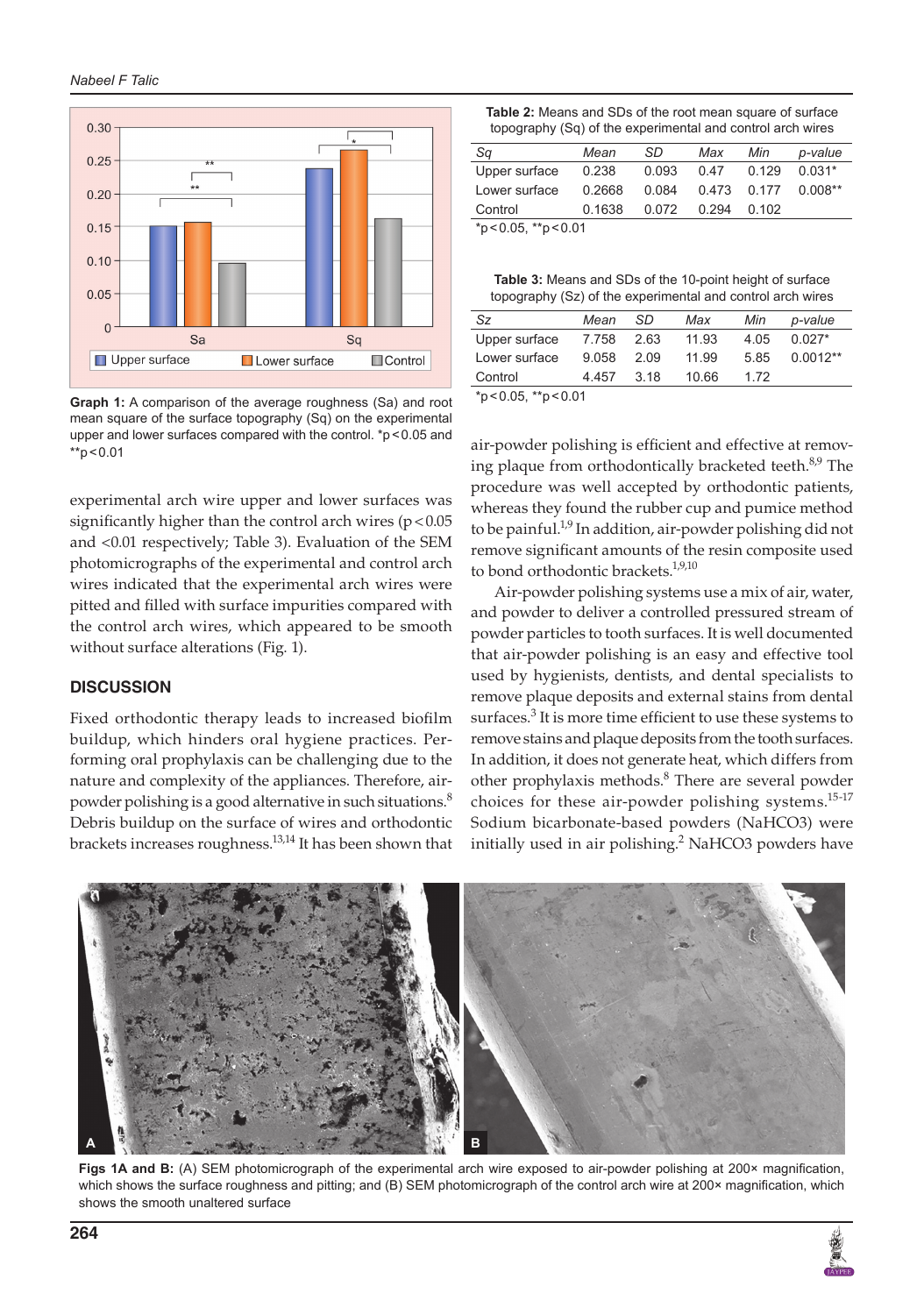a particle size up to  $250 \mu m$ .<sup>18</sup> Studies showed that the supragingival use of  $NAHCO<sub>3</sub>$  is safe and effective compared with conventional scaling and rubber cup polishing.<sup>2</sup> Furthermore, it has been shown that both sodium bicarbonate and glycine-based powders had an *in vitro* effect on metal brackets and wires, and there was no significant difference between the two powders.<sup>12</sup> Therefore, it was decided to examine the *in vivo* effect of sodium bicarbonate powder on the surface roughness and topography of orthodontic arch wires in this study.

Optical profilometry is a nondestructive, noninvasive alternative to contact profilometry that otherwise uses a stylus that measures surface roughness in straight lines, resulting in areas surrounding the line of measurement that are overlooked.<sup>19</sup> The optical profilometer is equipped with a diamond tip. This tip has a radius of 5 μm and is sensitive to vertical movements with an accuracy of s0.1  $\mu$ m.<sup>19</sup> In addition, the nondestructive nature of the optical profilometer allowed for further analysis of the specimens using SEM in this study. The Sa, Sq, and Sz parameters are considered adequate in providing a complete topographic picture of the surfaces.<sup>20</sup> All three parameters were significantly higher in the experimental wires as compared with the control. This shows that airpowder polishing does alter the surface topography and increase surface roughness, which may have an impact on the friction between the arch wires and brackets.

Friction is defined as the force that resists the movement of two objects sliding against each other. Frictional forces generated between orthodontic arch wires and brackets during sliding movements are a concern to every orthodontist because the force of friction impedes tooth movement. If the friction forces generated are high, treatment may be slow and unnecessarily long.<sup>19</sup> Friction may lead to a loss in the applied orthodontic force in the range from 12% to more than  $70\%$ .<sup>19,21</sup> Furthermore, there is a relationship between the coefficient of friction and surface roughness. The higher the surface roughness, the higher the generated friction.<sup>19,21</sup> Using air-powder polishing to remove deposits and stains during orthodontic treatment may alter the surface topography and friction coefficient. This study showed that air-powder polishing with sodium bicarbonate powder increases all three surface roughness parameters. The observations are in agreement with earlier reports that air polishing caused higher frictional resistance on both metal and ceramic brackets.<sup>11,12</sup> In addition, surface alterations were observed in SEM photomicrographs. This is in agreement with previous studies showing that air-powder polishing my increase the friction generated between the wires and brackets by 2.5%.11,12 The arch wires filling the bracket slots will form a protective barrier against surface changes from air-polishers. Therefore, it is recommended to keep the

arch wires in place during the procedure and then use a new arch wire after air-powder polishing. Another way to minimize the effect of air-polishers is to decrease the exposure time per tooth. Additionally, changing the angulation of exposure may minimize the surface changes associated with air-polishers, which merits further investigation. Future studies should examine the *in vivo* effect of air-powder polishing on other arch wire materials, such as nickel–titanium and titanium– molybdenum alloys. In addition, studying the effect of air-powder exposure time, changes in angulations, and developing less abrasive powders is warranted.

# **CONCLUSION**

This is the first study to examine the effect of air-powder polishing on the surface roughness and topography *in vivo*. The air-powder polishing system using sodium bicarbonate powder may alter the surface topography and increase the surface roughness of aged orthodontic arch wires *in vivo*. The orthodontist may consider using a new arch wire after air-powder polishing to prevent the expected increase in friction, especially during the stages of treatment that involve sliding tooth movements.

# **REFERENCES**

- 1. Gutmann ME. Air polishing: a comprehensive review of the literature. J Dent Hyg 1998 Summer;72(3):47-56.
- 2. Graumann SJ, Sensat ML, Stoltenberg JL. Air polishing: a review of current literature. J Dent Hyg 2013 Aug;87(4):173-180.
- 3. Christensen R. Oral prophylaxis: Prophy-jet. Clin Res Assoc Newsl 1981;5:1-5.
- 4. Boyde A. Airpolishing effects on enamel, dentine, cement and bone. Br Dent J 1984 Apr 21;156(8):287-291.
- 5. Gerbo LR, Lacefield WR, Barnes CM, Russell CM. Enamel roughness after air-powder polishing. Am J Dent 1993 Apr;6(2): 96-98.
- 6. Weaks LM, Lescher NB, Barnes CM, Holroyd SV. Clinical evaluation of the Prophy-Jet as an instrument for routine removal of tooth stain and plaque. J Periodontol 1984 Aug;55(8):486-488.
- 7. Kontturi-Narhi V, Markkanen S, Markkanen H. The gingival effects of dental airpolishing as evaluated by scanning electron microscopy. J Periodontol 1989 Jan;60(1):19-22.
- 8. Barnes CM, Russell CM, Gerbo LR, Wells BR, Barnes DW. Effects of an air-powder polishing system on orthodontically bracketed and banded teeth. Am J Orthod Dentofacial Orthop 1990 Jan;97(1):74-81.
- 9. Gerbo LR, Barnes CM, Leinfelder KF. Applications of the air-powder polisher in clinical orthodontics. Am J Orthod Dentofacial Orthop 1993 Jan;103(1):71-73.
- Bennani V, Hwang L, Tawse-Smith A, Dias GJ, Cannon RD. Effect of air-polishing on titanium surfaces, biofilm removal, and biocompatibility: a pilot study. Biomed Res Int 2015;2015: 491047.
- 11. Parmagnani EA, Basting RT. Effect of sodium bicarbonate air abrasive polishing on attrition and surface micromorphology of ceramic and stainless steel brackets. Angle Orthod 2012 Mar;82(2):351-362.